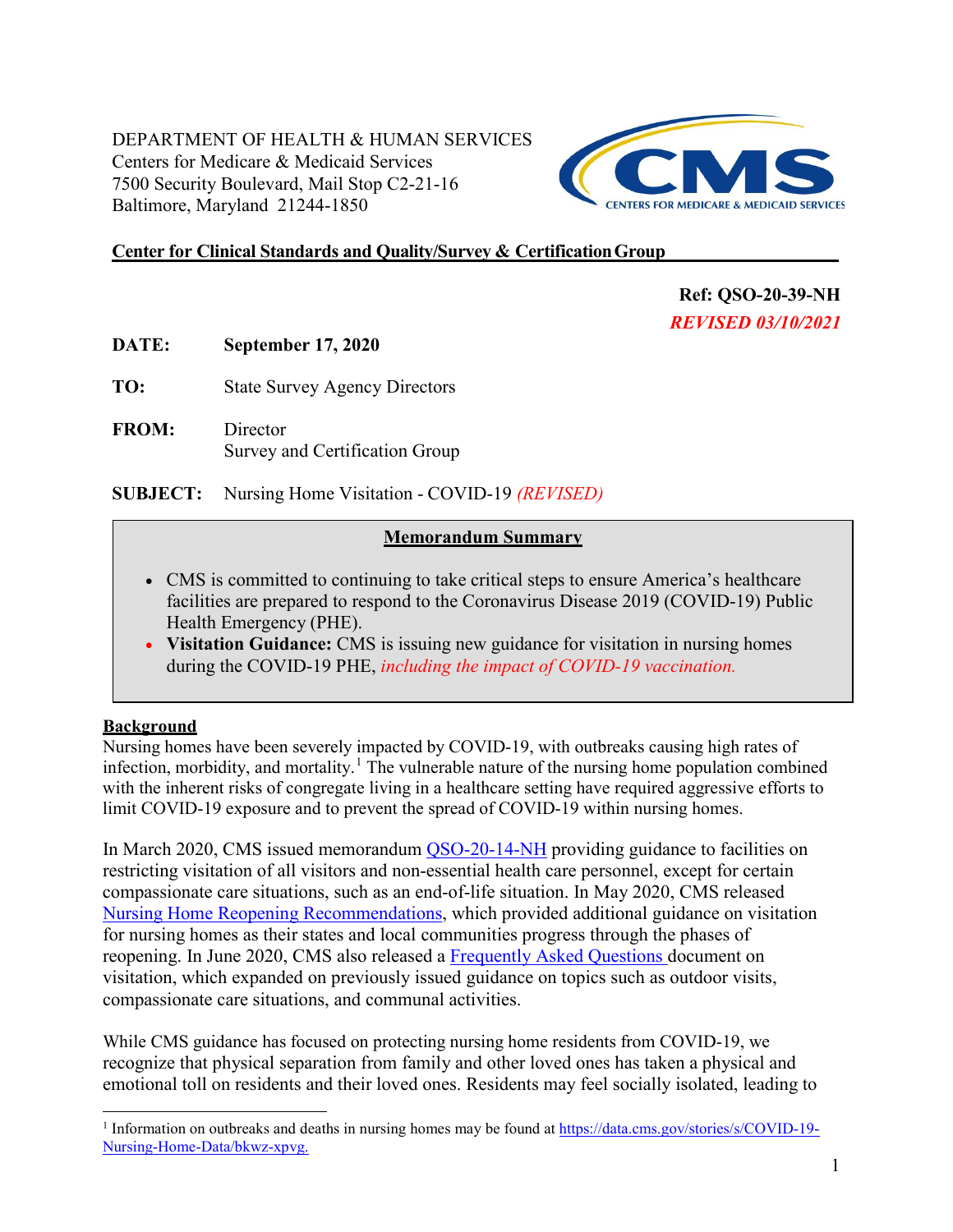increased risk for depression, anxiety, and other expressions of distress. Residents living with cognitive impairment or other disabilities may find visitor restrictions and other ongoing changes related to COVID-19 confusing or upsetting. CMS understands that nursing home residents derive value from the physical, emotional, and spiritual support they receive through visitation from family and friends. In light of this, CMS is revising the guidance regarding visitation in nursing homes during the COVID-19 PHE. The information contained in this memorandum supersedes and replaces previously issued guidance and recommendations regarding visitation.

*Since the release of QSO memorandum 20-39-NH on September 17, 2020, COVID-19 vaccines have received Emergency Use Authorization from the Food and Drug Administration. [Millions of](https://covid.cdc.gov/covid-data-tracker/#vaccinations-ltc)  [vaccinations](https://covid.cdc.gov/covid-data-tracker/#vaccinations-ltc) have since been administered to nursing home residents and staff, and these vaccines have been shown to help prevent symptomatic SARS-CoV-2 infection (i.e., COVID-19). Therefore, CMS, in conjunction with the Centers for Disease Control and Prevention (CDC), is updating its visitation guidance accordingly, but emphasizing the importance of maintaining infection prevention practices, given the continued risk of COVID-19 transmission.* 

# **Guidance**

Visitation can be conducted through different means based on a facility's structure and residents' needs, such as in resident rooms, dedicated visitation spaces, outdoors, and for circumstances beyond compassionate care situations. Regardless of how visits are conducted, there are certain core principles and best practices that reduce the risk of COVID-19 transmission:

# **Core Principles of COVID-19 Infection Prevention**

- Screening of all who enter the facility for signs and symptoms of COVID-19 (e.g., temperature checks, questions *about and* observations *of* signs or symptoms), and denial of entry of those with signs or symptoms *or those who have had close contact with someone with COVID-19 infection in the prior 14 days (regardless of the visitor's vaccination status)*
- [Hand hygiene \(](https://www.cdc.gov/handhygiene/pdfs/Provider-Factsheet-508.pdf)use of alcohol-based hand rub is preferred)
- Face covering or mask (covering mouth and nose)
- Social distancing at least six feet between persons
- Instructional signage throughout the facility and proper visitor education on COVID-19 signs and symptoms, infection control precautions, other applicable facility practices (e.g., use of face covering or mask, specified entries, exits and routes to designated areas, hand hygiene)
- Cleaning and disinfecting high-frequency touched surfaces in the facility often, and designated visitation areas after each visit
- Appropriate staff use of [Personal Protective Equipment \(PPE\)](https://www.cdc.gov/coronavirus/2019-ncov/hcp/using-ppe.html)
- Effective cohorting of residents (e.g., separate areas dedicated to COVID-19 care)
- Resident and staff testing conducted as required at 42 CFR § 483.80(h) (see [QSO-](https://www.cms.gov/files/document/qso-20-38-nh.pdf)[20-](https://www.cms.gov/files/document/qso-20-38-nh.pdf) [38-NH\)](https://www.cms.gov/files/document/qso-20-38-nh.pdf)

These core principles are consistent with the Centers for Disease Control and Prevention [\(CDC\)](https://www.cdc.gov/coronavirus/2019-ncov/hcp/long-term-care.html?CDC_AA_refVal=https%3A%2F%2Fwww.cdc.gov%2Fcoronavirus%2F2019-ncov%2Fhealthcare-facilities%2Fprevent-spread-in-long-term-care-facilities.html) [guidance](https://www.cdc.gov/coronavirus/2019-ncov/hcp/long-term-care.html?CDC_AA_refVal=https%3A%2F%2Fwww.cdc.gov%2Fcoronavirus%2F2019-ncov%2Fhealthcare-facilities%2Fprevent-spread-in-long-term-care-facilities.html) for nursing homes, and should be **adhered to at all times**. Additionally, visitation should be person-centered, consider the residents' physical, mental, and psychosocial well-being, and support their quality of life. The risk of transmission can be further reduced through the use of physical barriers (e.g., clear Plexiglass dividers, curtains). Also, nursing homes should enable visits to be conducted with an adequate degree of privacy. Visitors who are unable to adhere to the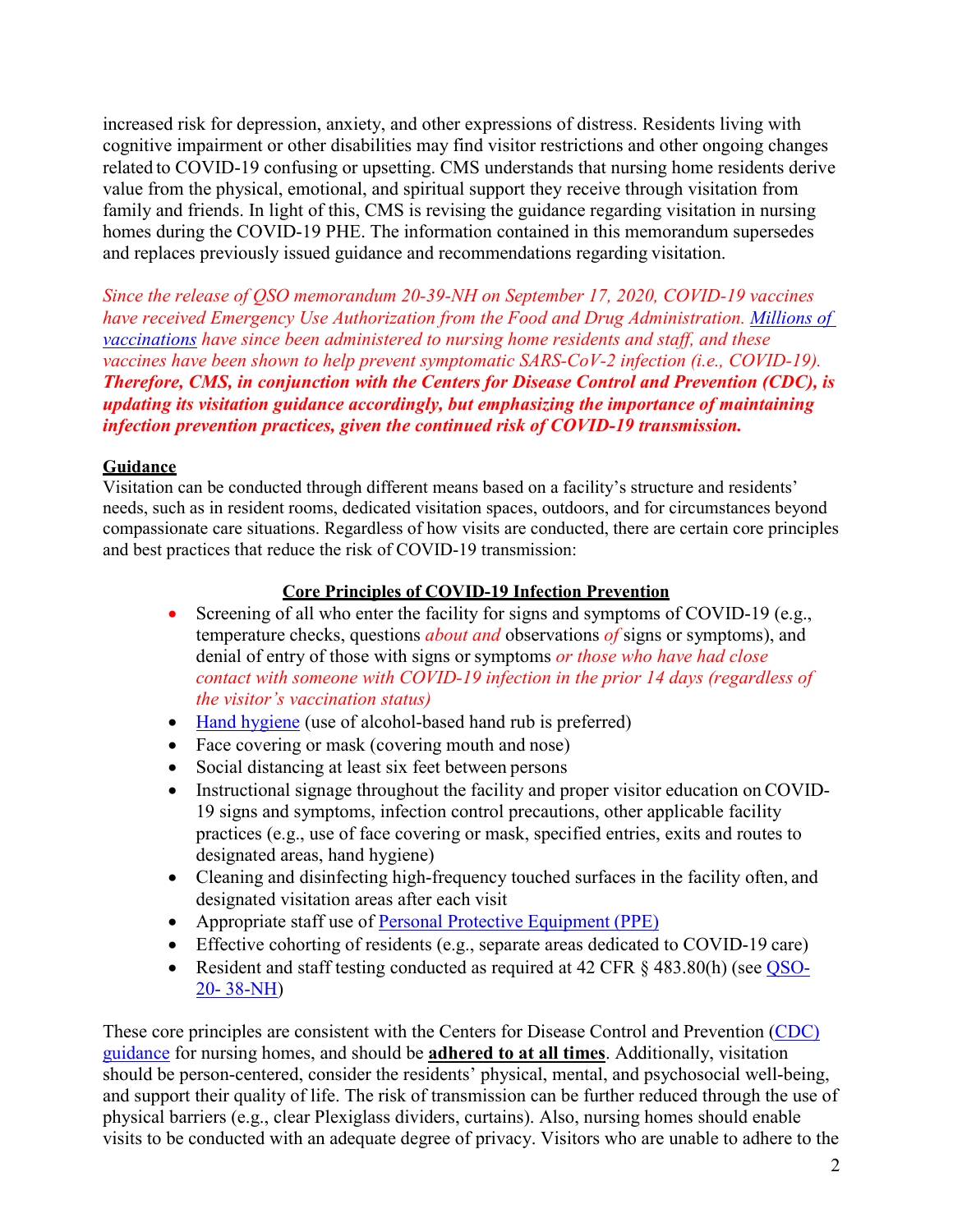core principles of COVID-19 infection prevention should not be permitted to visit or should be asked to leave. By following a person-centered approach and adhering to these core principles, visitation can occur safely based on the below guidance.

#### **Outdoor Visitation**

While taking a person-centered approach and adhering to the core principles of COVID-19 infection prevention, outdoor visitation is preferred *even when the resident and visitor are fully vaccinated\* against COVID-19*. Outdoor visits *generally* pose a lower risk of transmission due to increased space and airflow. Therefore, visits should be held outdoors whenever practicable. However, weather considerations (e.g., inclement weather, excessively hot or cold temperatures, poor air quality) or an individual resident's health status (e.g., medical condition(s), COVID-19 status) may hinder outdoor visits*.* For outdoor visits, facilities should create accessible and safe outdoor spaces for visitation, such as in courtyards, patios, or parking lots, including the use of tents, if available. When conducting outdoor visitation, all appropriate infection control and prevention practices should be adhered to.

*\*Fully vaccinated refers to a person who is ≥2 weeks following receipt of the second dose in a 2 dose series, or ≥2 weeks following receipt of one dose of a single-dose vaccine, per the CDC's [Public Health Recommendations for Vaccinated Persons.](https://www.cdc.gov/vaccines/covid-19/info-by-product/clinical-considerations.html)*

#### **Indoor Visitation**

*Facilities should allow indoor visitation at all times and for all residents (regardless of vaccination status), except for a few circumstances when visitation should be limited due to a high risk of COVID-19 transmission (note: compassionate care visits should be permitted at all times). These scenarios include limiting indoor visitation for:* 

- *Unvaccinated residents, if the nursing home's COVID-19 county positivity rate is >10% and <70% of residents in the facility are fully vaccinated; [2](#page-2-0)*
- *Residents with confirmed COVID-19 infection, whether vaccinated or unvaccinated until they have met the*  [criteria to discontinue Transmission-Based Precautions](https://www.cdc.gov/coronavirus/2019-ncov/hcp/disposition-hospitalized-patients.html)*; or*
- *Residents in quarantine, whether vaccinated or unvaccinated, until they have met criteria for release from* [quarantine](https://www.cdc.gov/coronavirus/2019-ncov/hcp/infection-control-after-vaccination.html)*.*

Facilities should consider how the number of visitors per resident at one time and the total number of visitors in the facility at one time (based on the size of the building and physical space) may affect the ability to maintain the core principles of infection prevention. If necessary, facilities should consider scheduling visits for a specified length of time to help ensure all residents are able to receive visitors. During indoor visitation, facilities should limit visitor movement in the facility. For example, visitors should not walk around different halls of the facility. Rather, they should go directly to the resident's room or designated visitation area. Visits for residents who share a room should not be conducted in the resident's room, if possible. For situations where there is a roommate and the health status of the resident prevents leaving the room, facilities should attempt to enable inroom visitation while adhering to the core principles of COVID-19 infection prevention.

*Note: CMS and CDC continue to recommend facilities, residents, and families adhere to the core* 

<span id="page-2-0"></span><sup>2</sup> The county positivity rate refers to the color-coded positivity classification, which *can be found on the [COVID-19](https://data.cms.gov/stories/s/COVID-19-Nursing-Home-Data/bkwz-xpvg)  [Nursing](https://data.cms.gov/stories/s/COVID-19-Nursing-Home-Data/bkwz-xpvg) [Home Data](https://data.cms.gov/stories/s/COVID-19-Nursing-Home-Data/bkwz-xpvg) site.*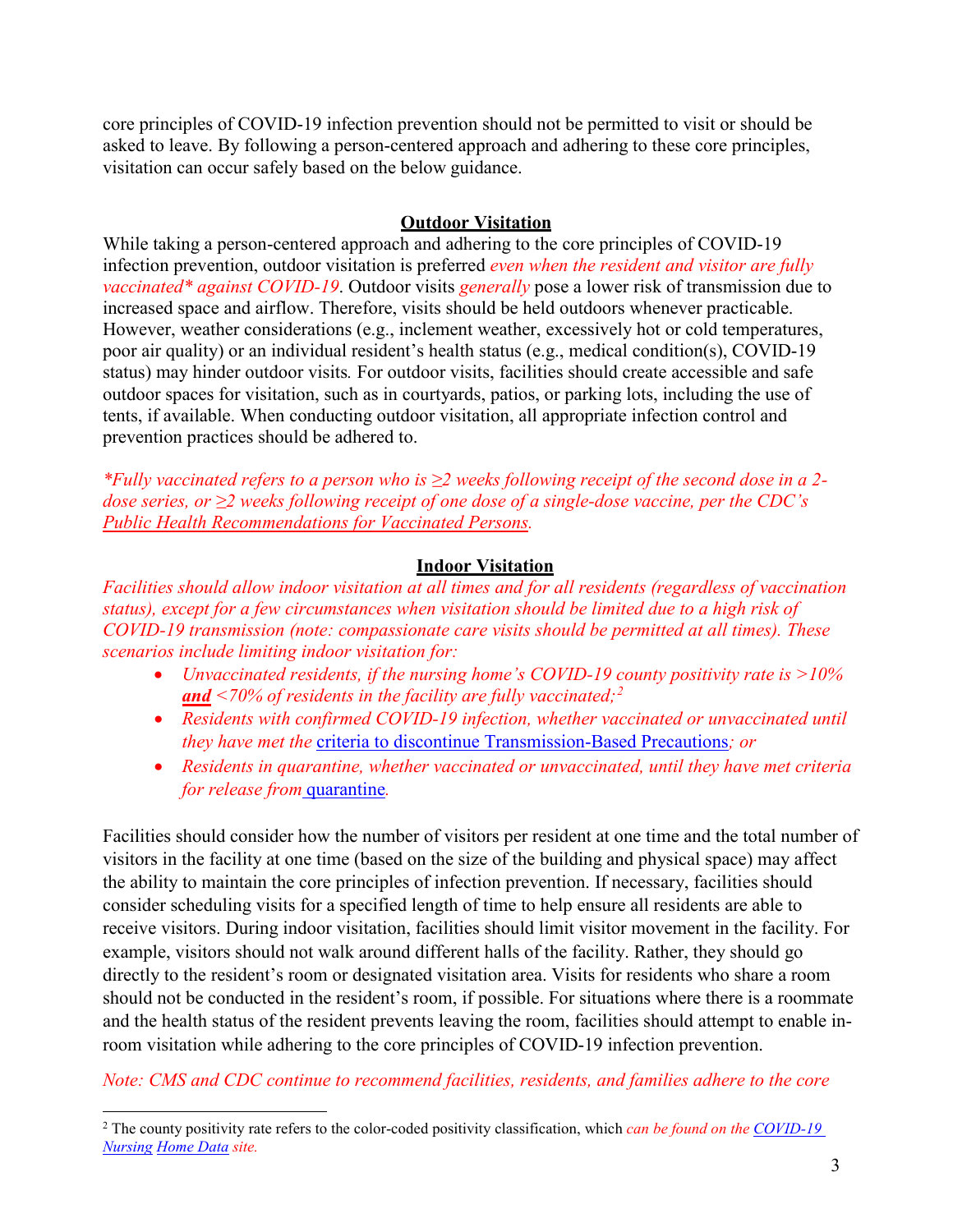*principles of COVID-19 infection, including physical distancing (maintaining at least 6 feet between people). This continues to be the safest way to prevent the spread of COVID-19, particularly if either party has not been fully vaccinated. However, we acknowledge the toll that separation and isolation has taken. We also acknowledge that there is no substitute for physical contact, such as the warm embrace between a resident and their loved one. Therefore, if the resident is fully vaccinated, they can choose to have close contact (including touch) with their visitor while wearing a well-fitting face mask and performing hand-hygiene before and after. Regardless, visitors should physically distance from other residents and staff in the facility.* 

#### *Indoor Visitation during an Outbreak*

*An outbreak exists when a new* [nursing home onset](https://www.cdc.gov/coronavirus/2019-ncov/hcp/nursing-homes-testing.html#nursing-home) *of COVID-19 occurs (i.e., a new COVID-19 case among residents or staff). This guidance is intended to describe how visitation can still occur when there is an outbreak, but there is evidence that the transmission of COVID-19 is contained to a single area (e.g., unit) of the facility. To swiftly detect cases, we remind facilities to adhere to CMS regulations and guidance for [COVID-19 testing,](https://www.cms.gov/files/document/qso-20-38-nh.pdf) including routine staff testing, testing of individuals with symptoms, and outbreak testing.*

*When a new case of COVID-19 among residents or staff is identified, a facility should immediately begin outbreak testing and suspend all visitation (except that required under federal disability rights law), until at least one round of facility-wide testing is completed. Visitation can resume based on the following criteria:*

- *If the first round of outbreak testing reveals no additional COVID-19 cases in other areas (e.g., units) of the facility, then visitation can resume for residents in areas/units with no COVID-19 cases. However, the facility should suspend visitation on the affected unit until the facility meets the criteria to discontinue outbreak testing. [3](#page-3-0)*
	- o *For example, if the first round of outbreak testing reveals two more COVID-19 cases in the same unit as the original case, but not in other units, visitation can resume for residents in areas/units with no COVID-19 cases.*
- *If the first round of outbreak testing reveals one or more additional COVID-19 cases in other areas/units of the facility (e.g., new cases in two or more units), then facilities should suspend visitation for all residents (vaccinated and unvaccinated), until the facility meets the criteria to discontinue outbreak testing.*

*While the above scenarios describe how visitation can continue after one round of outbreak testing, facilities should continue all necessary rounds of outbreak testing. In other words, this guidance provides information on how visitation can occur during an outbreak, but does not change any expectations for testing and adherence to infection prevention and control practices. If subsequent rounds of outbreak testing identify one or more additional COVID-19 cases in other areas/units of the facility, then facilities should suspend visitation for all residents (vaccinated and unvaccinated), until the facility meets the criteria to discontinue outbreak testing.*

*NOTE: In all cases, visitors should be notified about the potential for COVID-19 exposure in the facility (e.g., appropriate signage regarding current outbreaks), and adhere to the core principles of COVID-19 infection prevention, including effective hand hygiene and use of face-coverings.* 

<span id="page-3-0"></span><sup>3</sup> *Outbreak testing is discontinued when testing identifies no new cases of COVID-19 infection among staff or residents for at least 14 days since the most recent positive result. For more information se[e CMS Memorandum QSO-20-38-NH.](https://www.cms.gov/files/document/qso-20-38-nh.pdf)*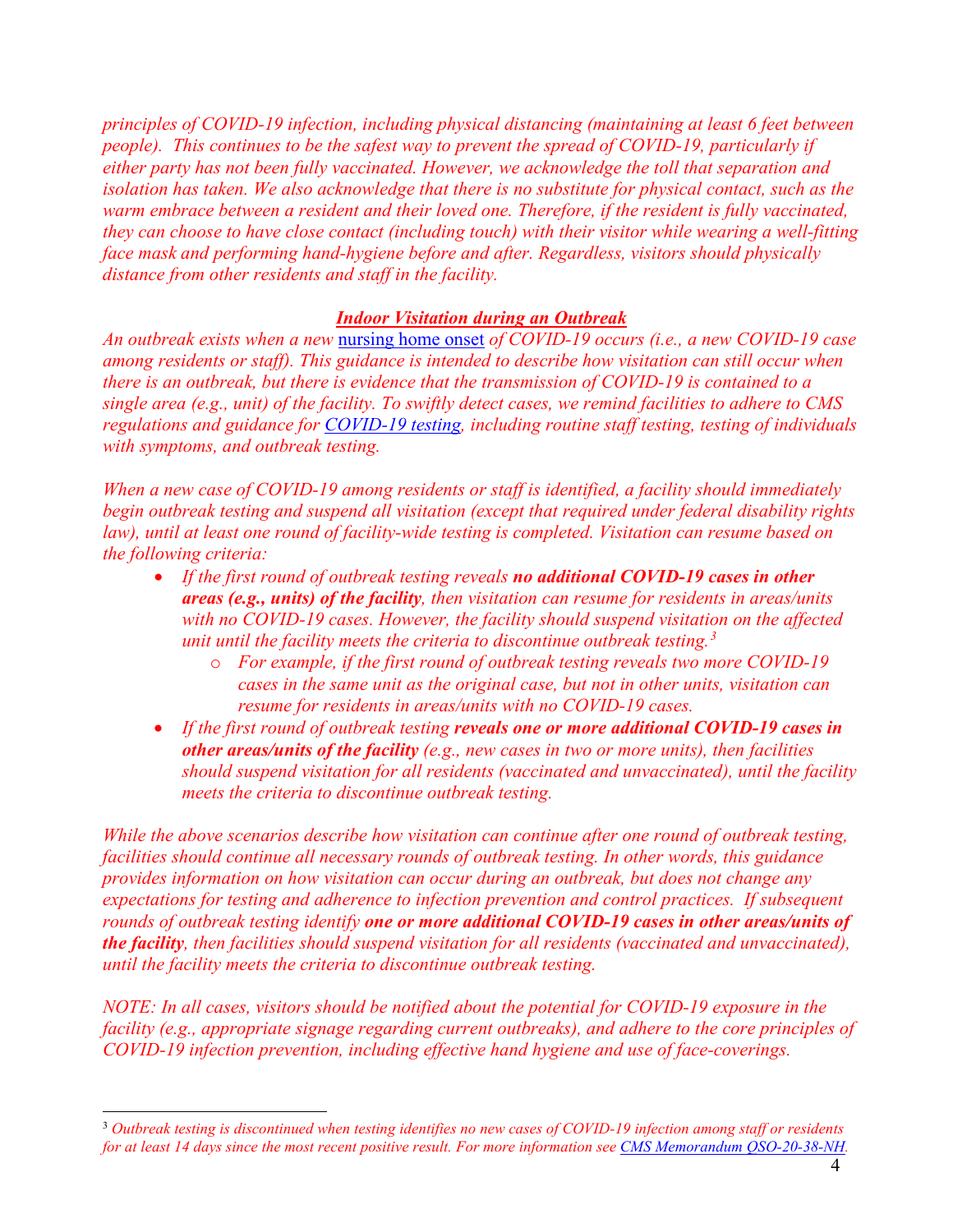*We note that compassionate care visits and visits required under federal disability rights law should be allowed at all times, for any resident (vaccinated or unvaccinated) regardless of the above scenarios. Lastly, facilities should continue to consult with their state or local health departments when an outbreak is identified to ensure adherence to infection control precautions, and for recommendations to reduce the risk of COVID-19 transmission.*

#### **Visitor Testing** *and Vaccination*

While not required, we encourage facilities in medium- or high-positivity counties to offer testing to visitors, if feasible. If so, facilities should prioritize visitors that visit regularly (e.g., weekly), although any visitor can be tested. Facilities may also encourage visitors to be tested on their own prior to coming to the facility (e.g., within 2–3 days). *Similarly, we encourage visitors to become vaccinated when they have the opportunity. While visitor testing and vaccination can help prevent the spread of COVID-19, visitors should not be required to be tested or vaccinated (or show proof of such) as a condition of visitation. This also applies to representatives of the Office of the State Long-Term Care Ombudsman and protection and advocacy systems, as described below.*

# **Compassionate Care Visits**

While end-of-life situations have been used as examples of compassionate care situations, the term "compassionate care situations" does not exclusively refer to end-of-life situations. Examples of other types of compassionate care situations include, but are not limited to:

- A resident, who was living with their family before recently being admitted to a nursing home, is struggling with the change in environment and lack of physical family support.
- A resident who is grieving after a friend or family member recently passed away.
- A resident who needs cueing and encouragement with eating or drinking, previously provided by family and/or caregiver(s), is experiencing weight loss or dehydration.
- A resident, who used to talk and interact with others, is experiencing emotional distress, seldom speaking, or crying more frequently (when the resident had rarely cried in the past).

Allowing a visit in these situations would be consistent with the intent of, "compassionate care situations." Also, in addition to family members, compassionate care visits can be conducted by any individual that can meet the resident's needs, such as clergy or lay persons offering religious and spiritual support. Furthermore, the above list is not an exhaustive list as there may be other compassionate care situations not included. *Compassionate care visits, and visits required under federal disability rights law, should be allowed at all times, regardless of a resident's vaccination status, the county's COVID-19 positivity rate, or an outbreak.*

Lastly, visits should be conducted using social distancing; however, if during a compassionate care visit, a visitor and facility identify a way to allow for personal contact, it should only be done following appropriate infection prevention guidelines, and for a limited amount of time. *Also, as noted above, if the resident is fully vaccinated, they can choose to have close contact (including touch) with their visitor while wearing a well-fitting face mask and performing hand-hygiene before and after. Regardless, visitors should physically distance from other residents and staff in the facility.* Through a person-centered approach, facilities should work with residents, families, caregivers, resident representatives, and the Ombudsman program to identify the need for compassionate care visits.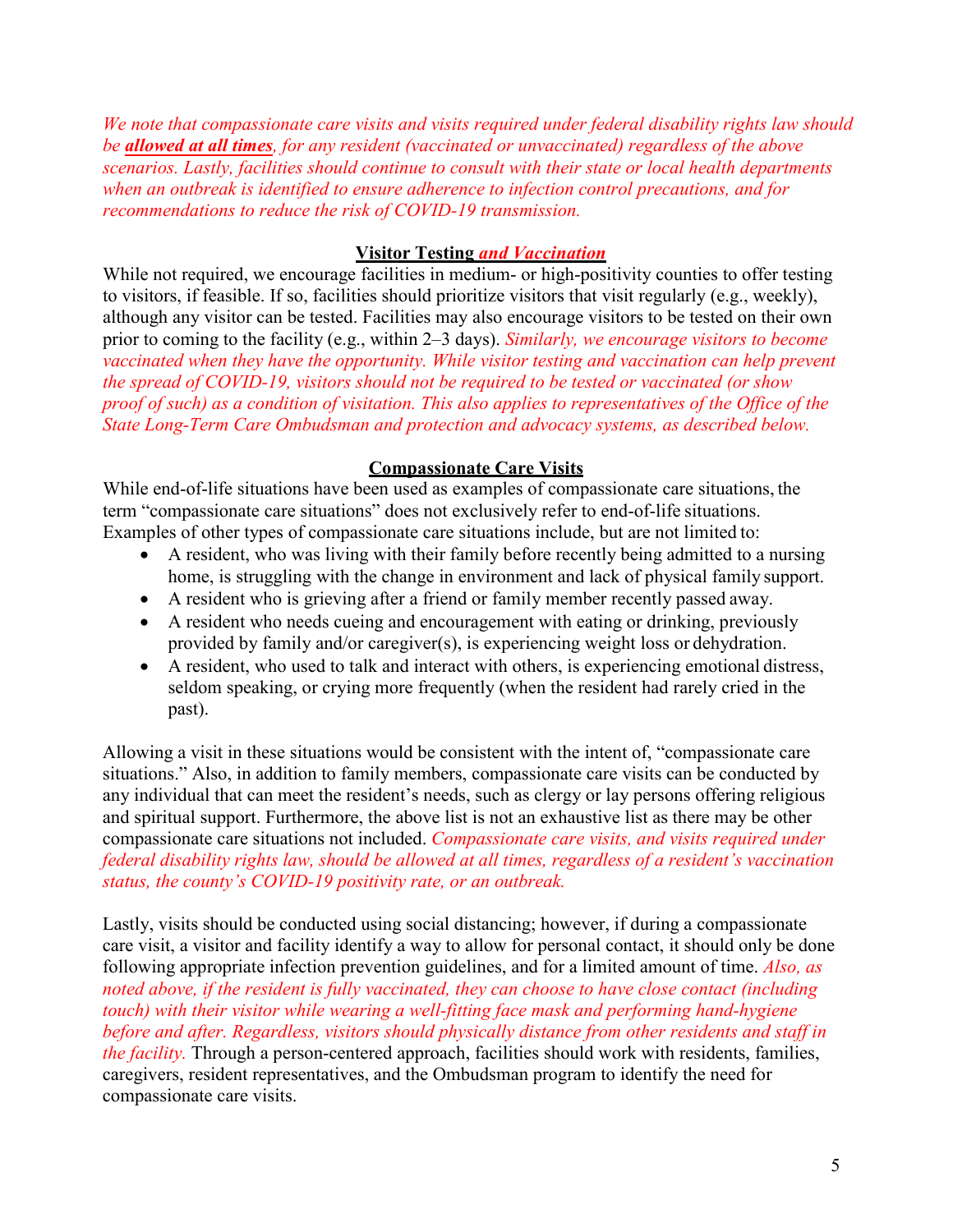#### **Required Visitation**

Facilities shall not restrict visitation without a reasonable clinical or safety cause, consistent with 42 CFR § 483.10(f) (4) (v). A nursing home **must** facilitate in-person visitation consistent with the applicable CMS regulations, which can be done by applying the guidance stated above. Failure to facilitate visitation, without adequate reason related to clinical necessity or resident safety, would constitute a potential violation of 42 CFR § 483.10(f) (4), and the facility would be subject to citation and enforcement actions.

Residents who are on transmission-based precautions for COVID-19 should only receive visits that are virtual, through windows, or in-person for compassionate care situations, with adherence to transmission-based precautions. However, this restriction should be lifted once transmissionbased precautions are no longer required per [CDC guidelines,](https://www.cdc.gov/coronavirus/2019-ncov/hcp/disposition-hospitalized-patients.html) and other visits may be conducted as described above.

#### **Access to the Long-Term Care Ombudsman**

As stated in previous CMS guidance [QSO-20-28-NH \(revised\),](https://www.cms.gov/files/document/qso-20-28-nh-revised.pdf) regulations at 42 CFR §  $483.10(f)(4)(i)(C)$  require that a Medicare and Medicaid- certified nursing home provide representatives of the Office of the State Long-Term Care Ombudsman with immediate access to any resident. During this PHE, in-person access may be limited due to infection control concerns and/or transmission of COVID-19, *such as the scenarios stated above for limiting indoor visitation*; however, in-person access may not be limited without reasonable cause. We note that representatives of the Office of the Ombudsman should adhere to the core principles of COVID-19 infection prevention as described above. If in-person access is deemed inadvisable (e.g., the Ombudsman has signs or symptoms of COVID-19), facilities must, at a minimum, facilitate alternative resident communication with the ombudsman, such as by phone or through use of other technology. Nursing homes are also required under 42 CFR  $\S$  483.10(h)(3)(ii) to allow the Ombudsman to examine the resident's medical, social, and administrative records as otherwise authorized by State law.

**Federal Disability Rights Laws and Protection & Advocacy (P&A) Programs** Section  $483.10(f)(4)(i)(E)$  and (F) requires the facility to allow immediate access to a resident by any representative of the protection and advocacy systems, as designated by the state, and as established under the Developmental Disabilities Assistance and Bill of Rights Act of 2000 (DD Act), and of the agency responsible for the protection and advocacy system for individuals with a mental disorder (established under the Protection and Advocacy for Mentally Ill Individuals Act of 2000). P&A programs authorized under the DD Act protect the rights of individuals with developmental and other disabilities and are authorized to "investigate incidents of abuse and neglect of individuals with developmental disabilities if the incidents are reported to the system or if there is probable cause to believe the incidents occurred." 42 U.S.C. § 15043(a)(2)(B). Under its federal authorities, representatives of P&A programs are permitted access to all facility residents, which includes "the opportunity to meet and communicate privately with such individuals regularly, both formally and informally, by telephone, mail and in person." 42 CFR § 51.42(c); 45 CFR § 1326.27.

Additionally, each facility must comply with federal disability rights laws such as Section 504 of the Rehabilitation Act and the Americans with Disabilities Act (ADA).

For example, if a resident requires assistance to ensure effective communication (e.g., a qualified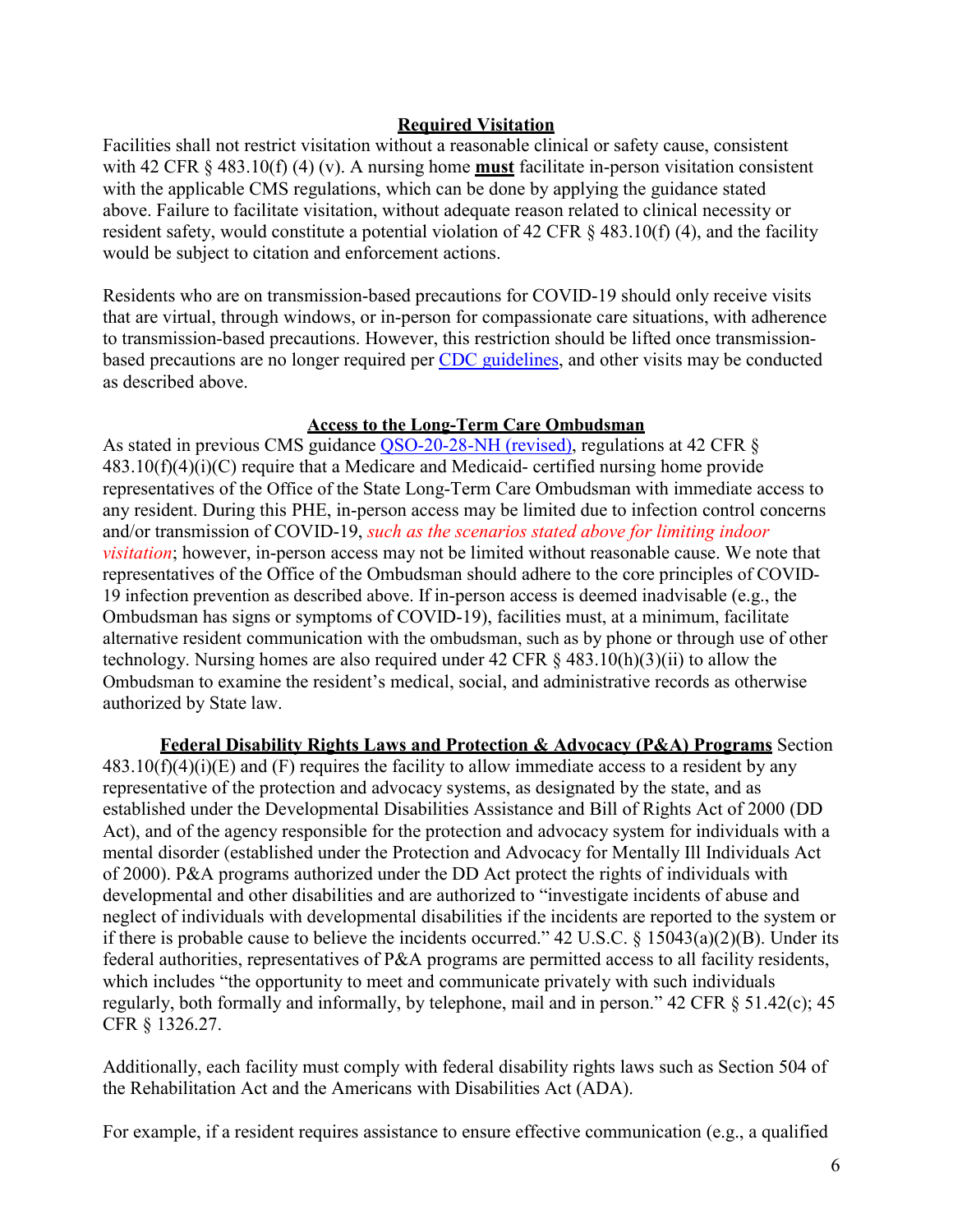interpreter or someone to facilitate communication) and the assistance is not available by onsite staff or effective communication cannot be provided without such entry (e.g., video remote interpreting), the facility must allow the individual entry into the nursing home to interpret or facilitate, with some exceptions. This would not preclude nursing homes from imposing legitimate safety measures that are necessary for safe operations, such as requiring such individuals to adhere to the core principles of COVID-19 infection prevention. *Any questions about or issues related to enforcement or oversight of the non-CMS requirements and citations referenced above under this section subject heading should be referred to the HHS Office for Civil Rights, the Administration for Community Living, or other appropriate oversight agency.*

# **Entry of Healthcare Workers and Other Providers of Services**

Health care workers who are not employees of the facility but provide direct care to the facility's residents, such as hospice workers, Emergency Medical Services (EMS) personnel, dialysis technicians, laboratory technicians, radiology technicians, social workers, clergy, etc., must be permitted to come into the facility as long as they are not subject to a work exclusion due to an exposure to COVID-19 or showing signs or symptoms of COVID-19 after being screened. We note that EMS personnel do not need to be screened, so they can attend to an emergency without delay. We remind facilities that all staff, including individuals providing services under arrangement as well as volunteers, should adhere to the core principles of COVID-19 infection prevention and must comply with [COVID-19 testing requirements.](https://www.cms.gov/files/document/qso-20-38-nh.pdf)

We understand that some states or facilities have designated categories of visitors, such as "essential caregivers," based on their visit history or resident designation. CMS does not distinguish between these types of visitors and other visitors. Using a person-centered approach when applying this guidance should cover all types of visitors, including those who have been categorized as "essential caregivers."

# **Communal Activities and Dining**

While adhering to the core principles of COVID-19 infection prevention, communal activities and dining may occur. Residents may eat in the same room with social distancing (e.g., limited number of people at each table and with at least six feet between each person). Facilities should consider additional limitations based on status of COVID-19 infections in the facility. Additionally, group activities may also be facilitated (for residents who have fully recovered from COVID-19, and for those not in isolation for observation, or with suspected or confirmed COVID-19 status) with social distancing among residents, appropriate hand hygiene, and use of a face covering (except while eating). Facilities may be able to offer a variety of activities while also taking necessary precautions. For example, book clubs, crafts, movies, exercise, and bingo are all activities that can be facilitated with alterations to adhere to the guidelines for preventing transmission.

# **Survey Considerations**

*Federal and state surveyors are not required to be vaccinated and must be permitted entry into facilities unless they exhibit signs or symptoms of COVID-19. Surveyors should also adhere to the core principles of COVID-19 infection prevention, and adhere to any COVID-19 infection prevention requirements set by state law.*

• For concerns related to resident communication with and access to persons and services inside and outside the facility, surveyors should investigate for non-compliance at 42